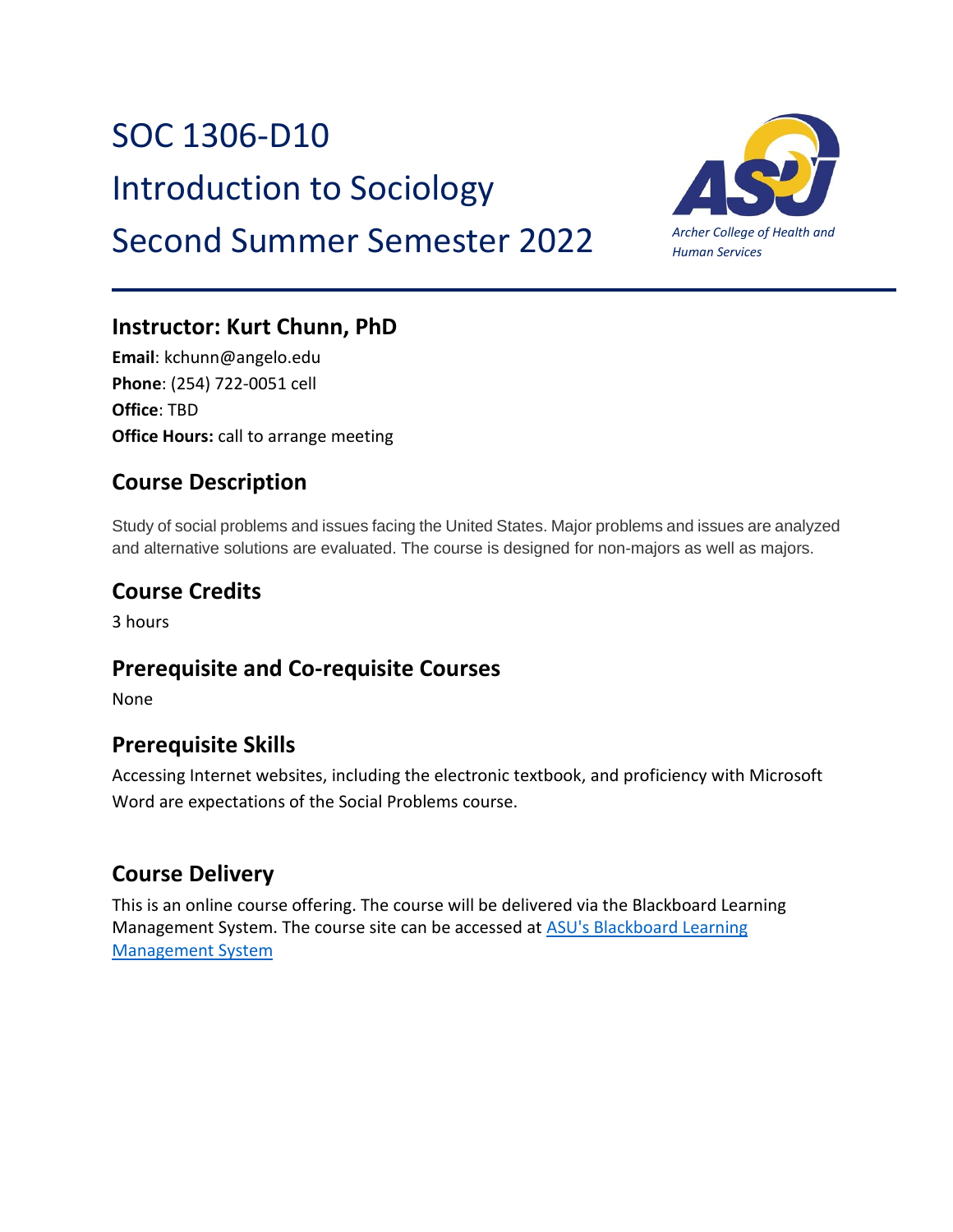# **Angelo State University Core Curriculum Objectives for Social and Behavioral Science Courses and Related Course Assessments:**

Students in this course (Sociological Theory) will practice, utilize, and demonstrate proficiency with the following core curriculum learning objectives: This course meets 4 of the six Core Objectives established by Texas:

 $\boxtimes$  Critical Thinking Skills (CT) – Creative thinking, innovation, inquiry, and analysis; evaluation and synthesis of information

 $\boxtimes$  Communication Skills (COM) – effective development, interpretation and expression of ideas through written, oral, and visual communication

☒ Empirical and Quantitative Skills (EQS) – The manipulation and analysis of numerical data or observable facts resulting in informed conclusions

 $\boxtimes$  Social Responsibility (SR) – Intercultural competence, knowledge of civic responsibility, and the ability to engage effectively in regional, national, and global communities

| <b>Student Learning Outcome</b><br>By completing all course requirements, students will be able<br>to:                                                                                                                                                                                                              | Assignment(s) or activity(ies)<br>validating outcome achievement:                                      |
|---------------------------------------------------------------------------------------------------------------------------------------------------------------------------------------------------------------------------------------------------------------------------------------------------------------------|--------------------------------------------------------------------------------------------------------|
| Describe the theoretical viewpoints that help to                                                                                                                                                                                                                                                                    | Taught through lectures and assigned                                                                   |
| explain the causes of social problems. (CT, COM,                                                                                                                                                                                                                                                                    | readings. Assessed by objective                                                                        |
| EQS, SR)                                                                                                                                                                                                                                                                                                            | exams& written assignments.                                                                            |
| Discuss the social, political, economic, and                                                                                                                                                                                                                                                                        | Taught through lectures and assigned                                                                   |
| cultural forces that affect society (CT, COM,                                                                                                                                                                                                                                                                       | readings. Assessed by objective                                                                        |
| EQS, SR)                                                                                                                                                                                                                                                                                                            | exams& written assignments.                                                                            |
| Define, summarize and evaluate what                                                                                                                                                                                                                                                                                 | Taught through lectures and assigned                                                                   |
| constitutes a social problem. (CT, COM, EQS,                                                                                                                                                                                                                                                                        | readings. Assessed by objective                                                                        |
| SR)                                                                                                                                                                                                                                                                                                                 | exams& written assignments.                                                                            |
| Identify, compare and contrast various<br>theoretical perspectives on social problems,<br>objectively analyzing the information that<br>has been read, heard & researched<br>concerning<br>specific social problem areas such as social<br>inequality, deviance, poverty, crime and the<br>criminal justice system, | Taught through lectures and assigned<br>readings. Assessed by objective<br>exams& written assignments. |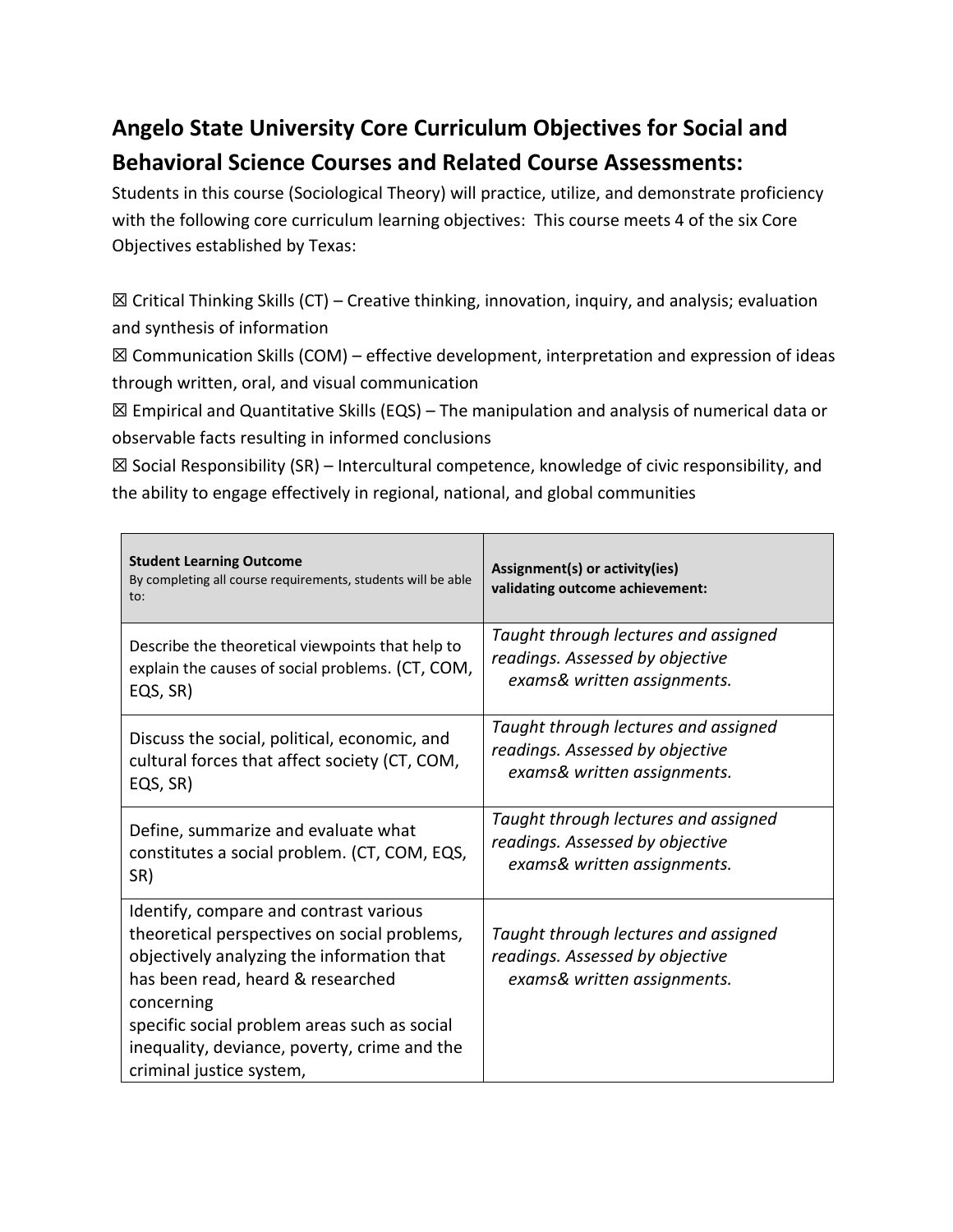| <b>Student Learning Outcome</b><br>By completing all course requirements, students will be able<br>to:                       | Assignment(s) or activity(ies)<br>validating outcome achievement:                                      |
|------------------------------------------------------------------------------------------------------------------------------|--------------------------------------------------------------------------------------------------------|
| ecological/demographic issues, and                                                                                           |                                                                                                        |
| institutional dysfunctions. (CT, COM, EQS, SR)                                                                               |                                                                                                        |
| Describe and appraise the implications of<br>social policies addressing specific social<br>problem areas. (CT, COM, EQS, SR) | Taught through lectures and assigned<br>readings. Assessed by objective<br>exams& written assignments. |
|                                                                                                                              |                                                                                                        |
| Understand how social problems and their<br>processes interacts with, and can maintain,                                      | Taught through lectures and assigned<br>readings. Assessed by objective                                |
| social inequalities in society. (CT, COM, EQS,                                                                               | exams& written assignments.                                                                            |
| SR)                                                                                                                          |                                                                                                        |

### **Required Texts and Materials**

Title: Social Problems Authors: Seccombe &Kornblum Edition: 16<sup>th</sup> Publisher: Pearson Education Digital ISBN: 9780135246986 Digital Textbook – Requires Revel Access

# **To participate in one of ASU's distance education programs, you need this technology:**

- A computer capable of running Windows 7 or later, or Mac OSX 10.8 or later
- The latest version of one of these web browsers: internet Explorer, **Firefox**, or Safari
- Microsoft Office Suite or a compatible Open Office Suite
- Adobe Acrobat Reader
- High Speed Internet Access
- Ethernet adapter cable required (wireless connections can drop during tests and Collaborate sessions)

Refer to Angelo State University's Distance Education website for further technology requirements*:* [Angelo State University's Distance Education Website](about:blank)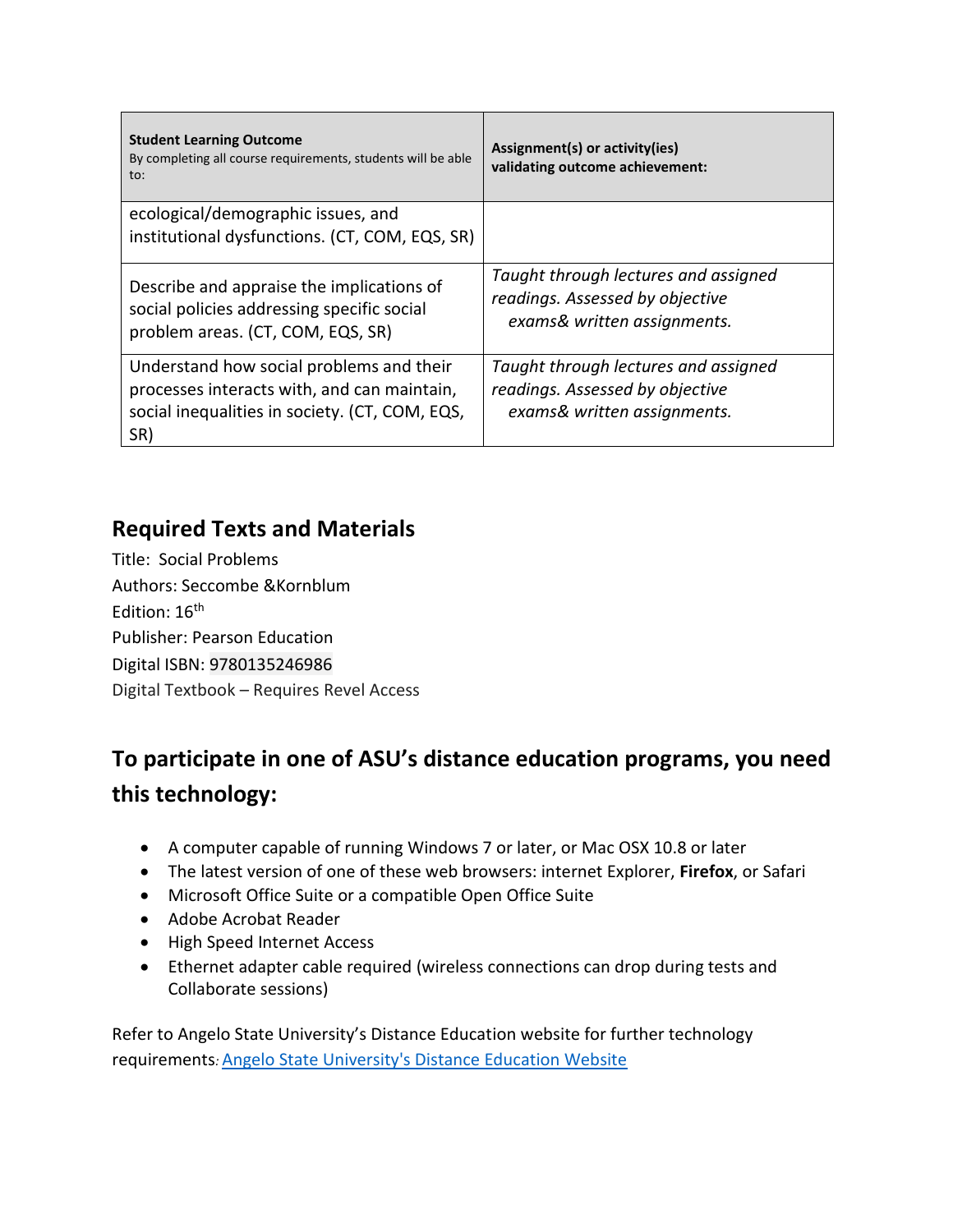### **Communication**

Faculty will respond to email and/or telephone messages within 48 hours during working hours Monday through Friday. Weekend messages may not be returned until Monday.

**Written communication via email:** All private communication will be done exclusively through your ASU email address. Check frequently for announcements and policy changes.

### **Evaluation and Grades**

Course grades will be determined as indicated in the table below.

| <b>GRADING:</b>                                     | <b>Total Points:</b> |              |
|-----------------------------------------------------|----------------------|--------------|
| $600 - 6$ tests @ 100 points each                   | $1000 - 900 = A$     |              |
| 150 – 10 News Articles @ 15 points each             | $800 - 899 =$        | - B          |
| 150 -- 15 Chapter Reviews @ 10 points each          | $700 - 799 =$        | $\mathsf{C}$ |
| 100 -- 2 papers on Social Problems @ 50 points each | $600 - 699 = D$      |              |
| 1000 points possible                                | 599 or below = $F$   |              |

### **Teaching Strategies**

Students are expected to be "active learners." It is a basic assumption of the instructor that students will be involved (**beyond the materials and lectures presented in the course**) discovering, processing, and applying the course information to the subject of Sociology.

### **Assignment and Activity Descriptions**

#### **Chapter Reviews:**

For each chapter that we cover, you will find a chapter review sheet on "Blackboard" under "Assignments" to fill out and turn in on the dates listed on the calendar. Each chapter review will consist of fill-in-the-blank sentences that come straight from your textbook as well as some review questions. The last day to turn them in for credit is the date on the calendar. *The reviews are due when the class begins, and no late chapter reviews will be accepted.*

#### **News Stories:**

For **10** chapters you will need to turn in a news **story** that *relates to the chapter*. You choose which 10 chapters you want to do! Each news story needs to come from a news source on the internet. **Do not use professional journals, encyclopedias, or other notes on the internet for**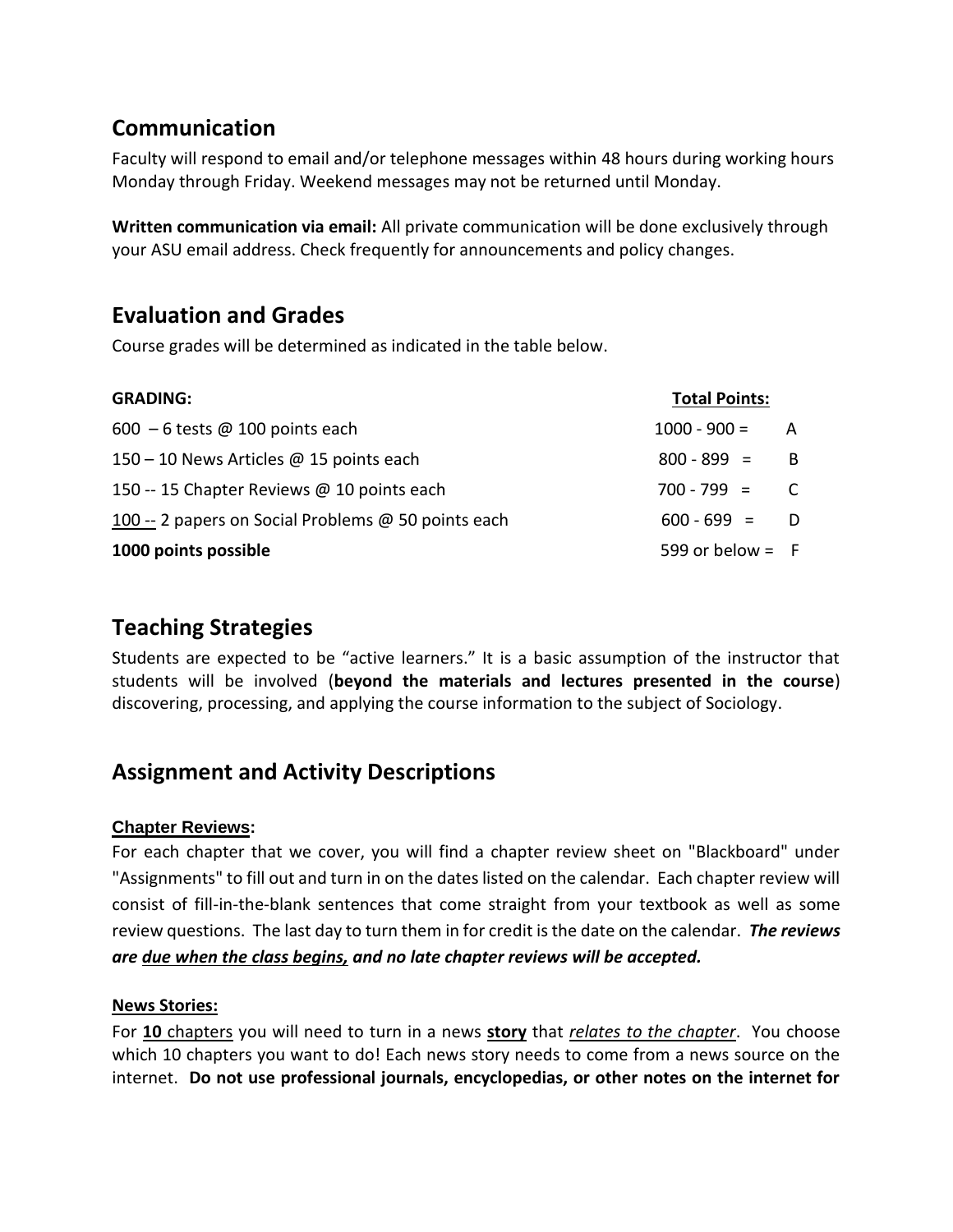**these stories. News stories that are "Book Reviews" are not to be used either.** The entire story must be included (cut and pasted electronically) and then **3** *paragraphs* should be **typed** by you.

The *last day* that the News Stories will be accepted will be are *on the Calendar* on Blackboard *and no late chapter reviews will be accepted.*

*\*\*\*See and follow the example under "News Stories" on Blackboard.* 

#### **Two "Social Problems" Papers:**

The papers that you are required to write are about Social Problems in the world. These papers need to be 5 full pages (typed), double-spaced with 1-inch margins and 12-point Arial Font. Please use proper grammar and correct spelling. The purpose of this paper is to explore some social problems that are of an interest to you and the possible solutions to these problems. Your paper will need to include the following:

*\*A look at the problem and whom it effects \*A look at how the problem develops or has developed \*A look at possible solutions? Have they been tried? Did they work? Reasons for why a solution may or may not work* 

Try to come at the problem from 2 sides, looking at the different viewpoints of those who define the "problem." Why do people "see" it differently? Use references for your work, and make sure to cite that reference in your paper and at the end of the paper list them on a separate "Reference Page". *(Follow the format on Blackboard).*

#### **Exams:**

We will have 6 exams this semester which are listed on the Calendar in our Blackboard course.

#### **Late Work and Make Up Work Policies:**

- 1.*Is there any extra credit?*No, but we have enough assignments that you can earn points to overcome a grade that is less than you desired.
- 2. *May I make up missed work?* No. So, it would be wise to work ahead and stay ahead just in case: your frog croaks, your dog chokes, your computer smokes, etc.
- 4. *May I turn in my work early?* Absolutely! Any of these assignments may be turned in early!! No problem!! These assignments just cannot be turned in late!!

# **General Policies Related to This Course**

All students are required to follow the policies and procedures presented in these documents:

- [Angelo State University Student Handbook](http://www.angelo.edu/student-handbook/)<sup>1</sup>
- [Angelo State University Catalog](http://www.angelo.edu/catalogs/)<sup>2</sup>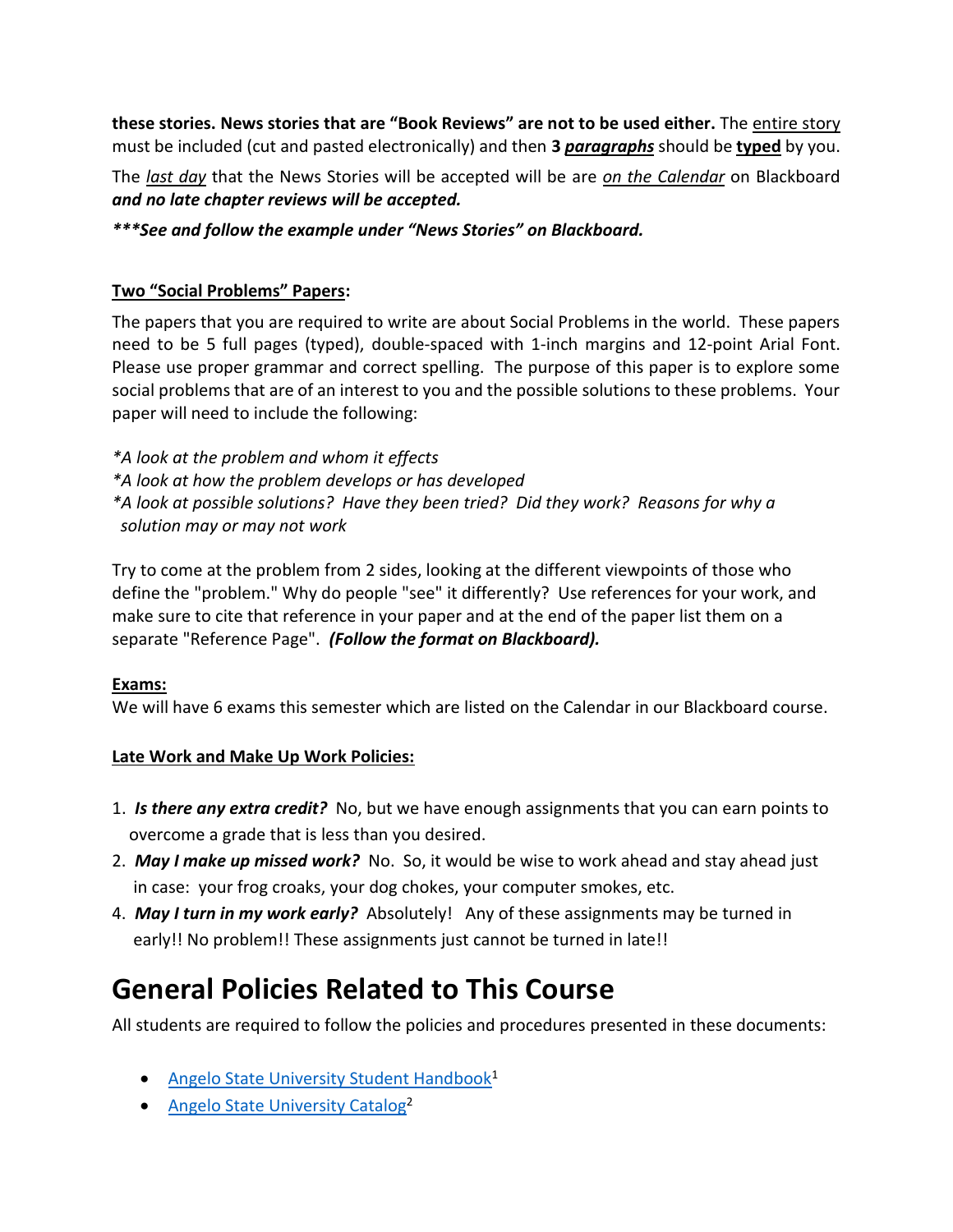### **Student Responsibility and Attendance**

**Online**: This class is asynchronous, meaning you do not have to be on-line at a certain time. There are readings which you will have to complete to be able to adequately participate in individual and group assignments. In order to complete this course successfully, you do have to participate in all course activities i.e. discussion boards, course projects, reflective logs, etc. Students are expected to engage in course activities and submit work by due dates and times. The hope is that students will make substantive contributions which reflect integration of assigned materials as well as any outside readings as appropriate. Scholarly contribution is an expectation. For planning purposes, this class will probably require a minimum of 6-9 study hours per week on average.

### **Academic Integrity**

Students are expected to maintain complete honesty and integrity in all work. Any student found guilty of any form of dishonesty in academic work is subject of disciplinary action and possible expulsion from ASU.

The College of Health and Human Services adheres to the university's [Statement of](https://www.angelo.edu/student-handbook/community-policies/academic-integrity.php) Academic [Integrity.](https://www.angelo.edu/student-handbook/community-policies/academic-integrity.php)<sup>3</sup>

### **Accommodations for Students with Disabilities**

ASU is committed to the principle that no qualified individual with a disability shall, on the basis of disability, be excluded from participation in or be denied the benefits of the services, programs or activities of the university, or be subjected to discrimination by the university, as provided by the Americans with Disabilities Act of 1990 (ADA), the Americans with Disabilities Act Amendments of 2008 (ADAAA) and subsequent legislation.

Student Disability Services is located in the Office of Student Affairs, and is the designated campus department charged with the responsibility of reviewing and authorizing requests for reasonable accommodations based on a disability. It is the student's responsibility to initiate such a request by contacting an employee of the Office of Student Affairs, in the Houston Harte University Center, Room 112, or contacting the department via email at [ADA@angelo.edu.](mailto:ADA@angelo.edu) For more information about the application process and requirements, visit the Student Disability Services [website.](https://www.angelo.edu/services/disability-services/) 4

The employee charged with the responsibility of reviewing and authorizing accommodation requests is: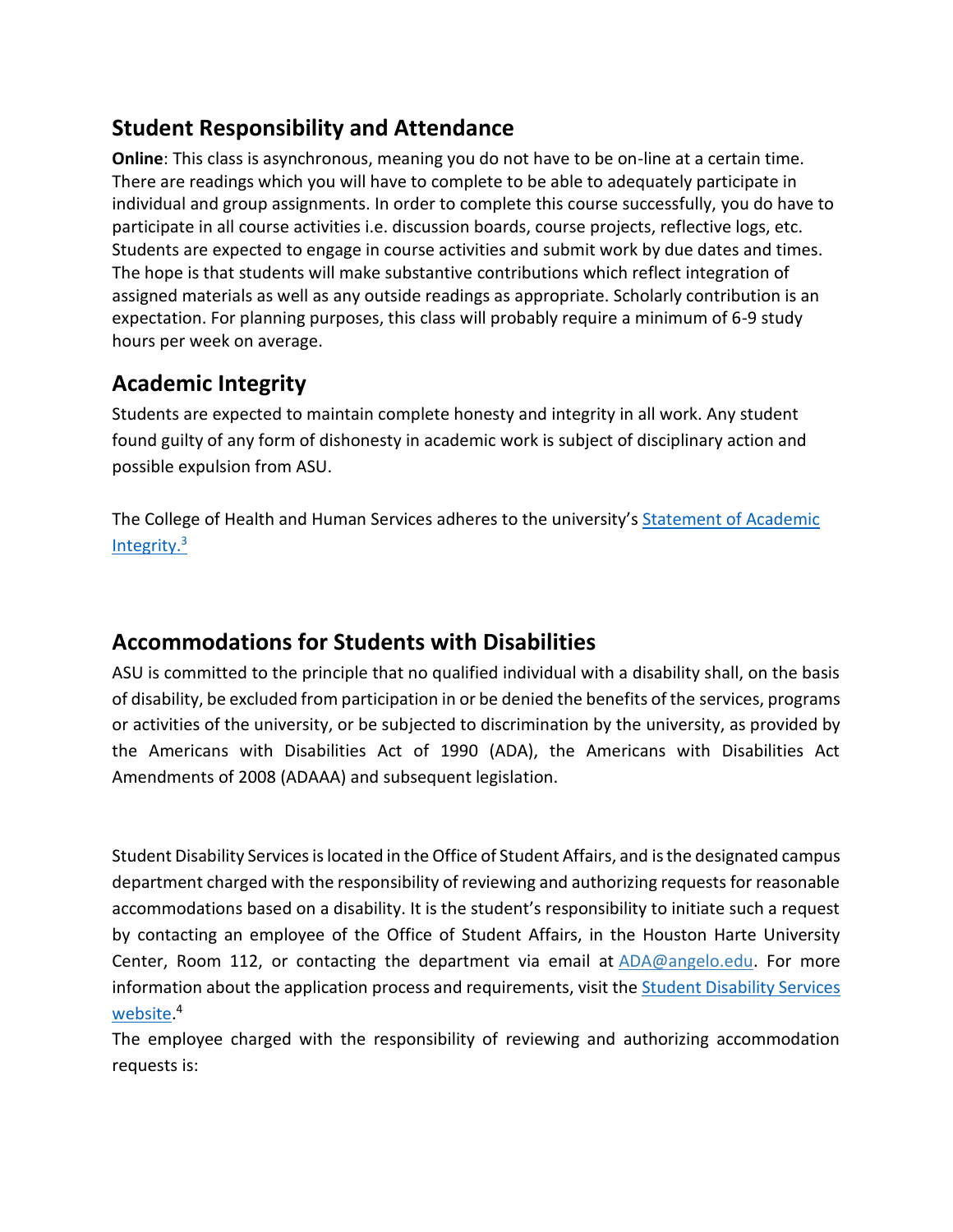Dallas Swafford Director of Student Disability Services Office of Student Affairs 325-942-2047 dallas.swafford@angelo.edu Houston Harte University Center, Room 112

### **Incomplete Grade Policy**

It is policy that incomplete grades be reserved for student illness or personal misfortune. Please contact faculty if you have serious illness or a personal misfortune that would keep you from completing course work. Documentation may be required. See ASU Operating Policy 10.11 [Grading Procedures](http://www.angelo.edu/content/files/14197-op-1011-grading-procedures)<sup>5</sup> for more information.

### **Plagiarism**

Plagiarism is a serious topic covered in ASU's **[Academic Integrity policy](http://www.angelo.edu/student-handbook/community-policies/academic-integrity.php)<sup>6</sup> in the Student Handbook**. Plagiarism is the action or practice of taking someone else's work, idea, etc., and passing it off as one's own. Plagiarism is literary theft.

In your discussions and/or your papers, it is unacceptable to copy word-for-word without quotation marks and the source of the quotation. It is expected that you will summarize or paraphrase ideas giving appropriate credit to the source both in the body of your paper and the reference list.

Papers are subject to be evaluated for originality. Resources to help you understand this policy better are available at the **[ASU Writing Center.](http://www.angelo.edu/dept/writing_center/academic_honesty.php)**<sup>7</sup>

## **Copyright Policy**

Students officially enrolled in this course should make only one printed copy of the given articles and/or chapters. You are expressly prohibited from distributing or reproducing any portion of course readings in printed or electronic form without written permission from the copyright holders or publishers.

### **Student Absence for Observance of Religious Holy Days**

Regular and punctual attendance is expected of all students. Students will be counted absent from class meetings missed, beginning with the first official day of classes. Students, whether present or absent, are responsible for all material presented or assigned for a course and will be held accountable for such materials in the determination of course grades.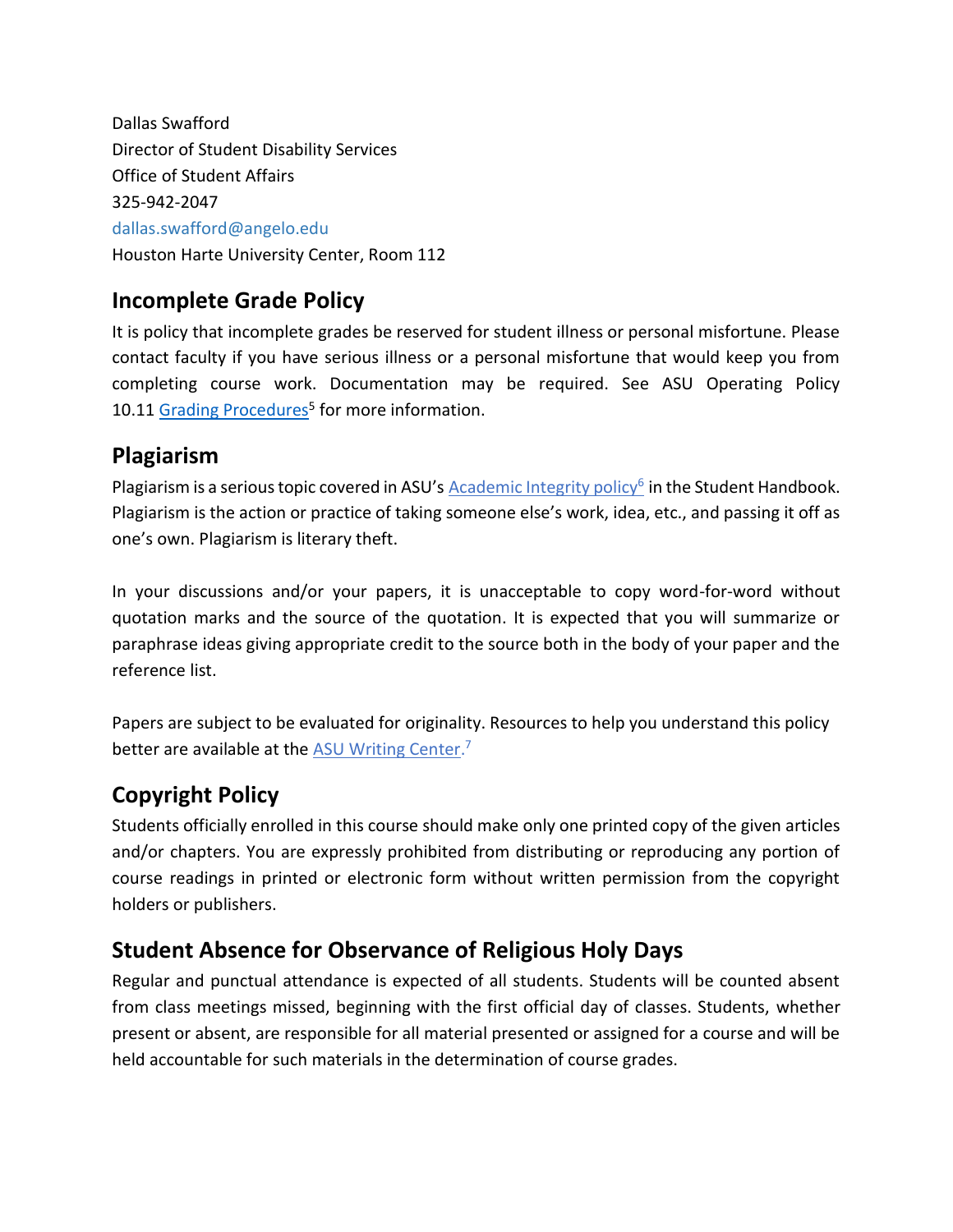A student who intends to observe a religious holy day should make that intention known in writing to the instructor prior to the absence. See ASU Operating Policy 10.19 Student Absence for [Observance of Religious Holy Day](http://www.angelo.edu/content/files/14206-op-1019-student-absence-for-observance-of)<sup>8</sup> for more information.

### **Syllabus Changes**

The faculty member reserves the option to make changes as necessary to this syllabus and the course content. If changes become necessary during this course, the faculty will notify students of such changes by email, course announcements and/or via a discussion board announcement. It is the student's responsibility to look for such communications about the course on a daily basis.

### **Title IX at Angelo State University**

Angelo State University is committed to providing and strengthening an educational, working, and living environment where students, faculty, staff, and visitors are free from sex discrimination of any kind. In accordance with Title VII, Title IX, the Violence Against Women Act (VAWA), the Campus Sexual Violence Elimination Act (SaVE), and other federal and state laws, the University prohibits discrimination based on sex, which includes pregnancy, and other types of Sexual Misconduct. Sexual Misconduct is a broad term encompassing all forms of genderbased harassment or discrimination and unwelcome behavior of a sexual nature. The term includes sexual harassment, nonconsensual sexual contact, nonconsensual sexual intercourse, sexual assault, sexual exploitation, stalking, public indecency, interpersonal violence (domestic violence or dating violence), sexual violence, and any other misconduct based on sex.

You are encouraged to report any incidents involving sexual misconduct to the Office of Title IX Compliance and the Director of Title IX Compliance/Title IX Coordinator, Michelle Boone, J.D. You may submit reports in the following manner:

Online: [www.angelo.edu/incident-form](http://www.angelo.edu/incident-form) Face to face: Mayer Administration Building, Room 210 Phone: 325-942-2022 Email[:michelle.boone@angelo.edu](mailto:michelle.boone@angelo.edu)

*Note, as a faculty member at Angelo State, I am a mandatory reporter and must report incidents involving sexual misconduct to the Title IX Coordinator. Should you wish to speak to someone in confidence about an issue, you may contact the University Counseling Center (325-942-2371), the 24-Hour Crisis Helpline (325-486-6345), or the University Health Clinic (325-942-2171).*